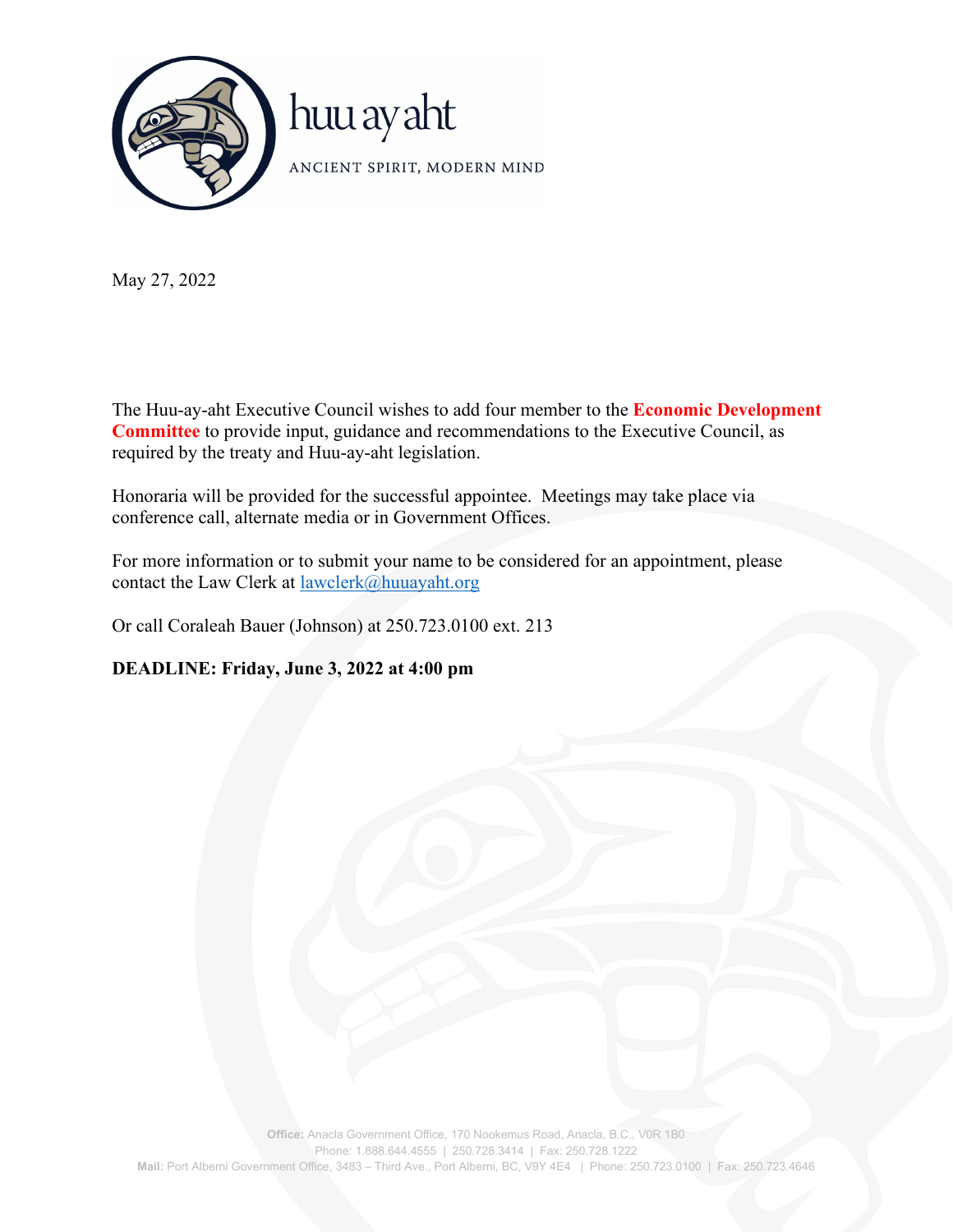

## **Committee Application Form**

| Ι,                                                                                                                               |                    | , (candidate name)                                                              |
|----------------------------------------------------------------------------------------------------------------------------------|--------------------|---------------------------------------------------------------------------------|
| <b>Mailing address:</b>                                                                                                          |                    |                                                                                 |
| City:                                                                                                                            | Province:          | <b>Postal Code:</b>                                                             |
| Home phone:                                                                                                                      | <b>Work Phone:</b> | Email:                                                                          |
| <b>Current position/employer:</b>                                                                                                |                    |                                                                                 |
| Please select the area(s) of expertise/contribution you feel you can make to<br>further the mission of Huu-ay-aht First Nations: |                    |                                                                                 |
| HFN history $\Box$ HFN Culture $\Box$ HFN Language $\Box$ Fisheries $\Box$ Forestry                                              |                    |                                                                                 |
|                                                                                                                                  |                    | Policy Development Strategic Planning Budgeting   Tourism                       |
|                                                                                                                                  |                    | Business Development   Financial Reviews   Land Management                      |
| Immigration                                                                                                                      |                    |                                                                                 |
| organizations:                                                                                                                   |                    | Please list prior experience serving as committee and/or board member for other |
|                                                                                                                                  |                    |                                                                                 |
| What other volunteer commitments do you currently have?                                                                          |                    |                                                                                 |
|                                                                                                                                  |                    |                                                                                 |
|                                                                                                                                  |                    |                                                                                 |
|                                                                                                                                  |                    |                                                                                 |